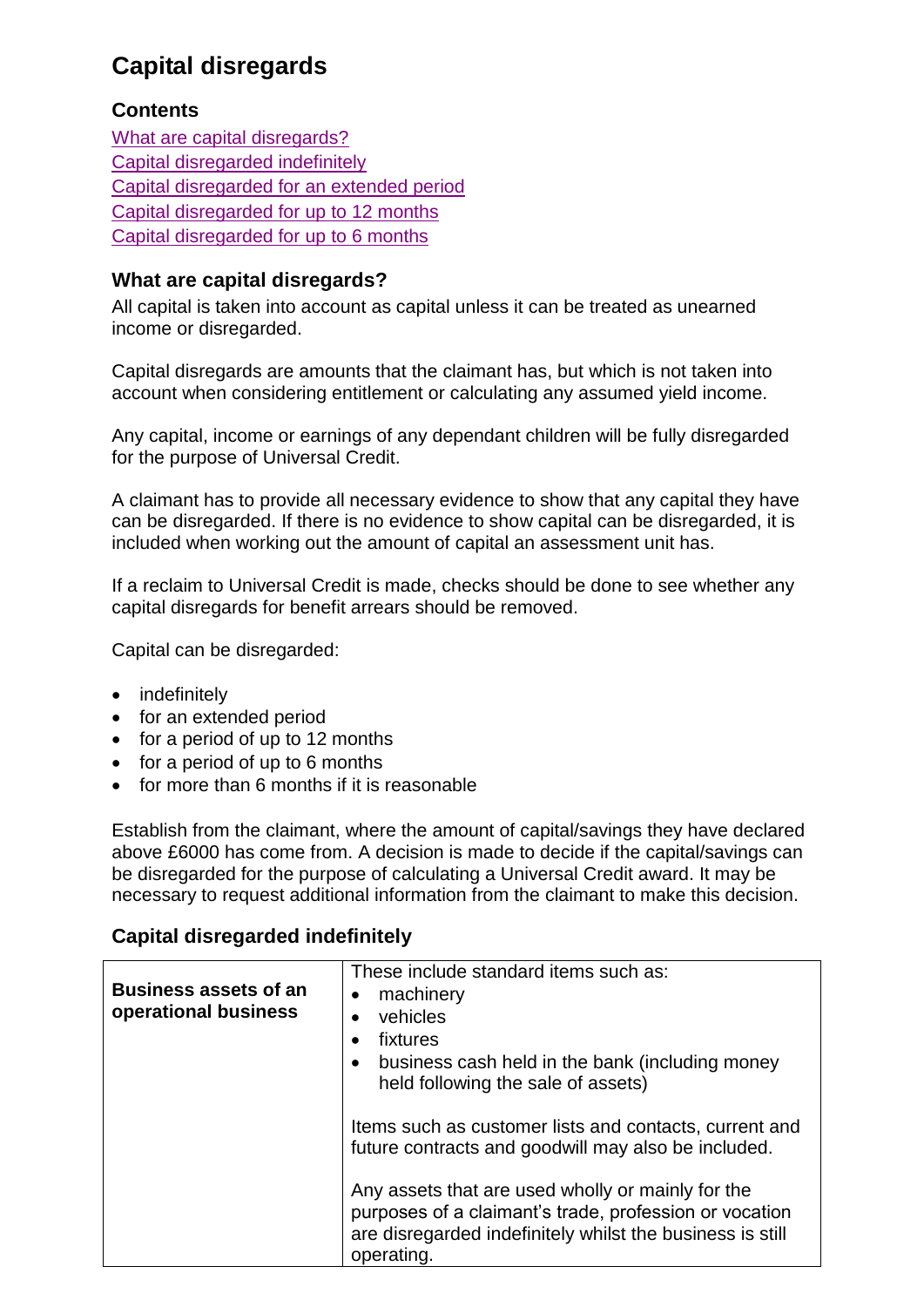|                                                 | <b>Illustrative example:</b>                                                                                                                                                                                                                                                                                                                                                                                                                                                                                  |
|-------------------------------------------------|---------------------------------------------------------------------------------------------------------------------------------------------------------------------------------------------------------------------------------------------------------------------------------------------------------------------------------------------------------------------------------------------------------------------------------------------------------------------------------------------------------------|
|                                                 | Felix owns an amusement arcade in Bournemouth. He<br>stopped working in the arcade 31 October and claimed<br>Universal Credit 3 November. The assets of the<br>business are a lease on the building, gaming machines<br>and tools used to repair the machines. Felix states the<br>value of these assets is £45,000. He is not going to sell<br>the assets because he needs them when he opens the<br>arcade again the following April. The DM decides that<br>the assets of the business can be disregarded. |
| <b>Personal injury</b><br>compensation payments | If a person has been awarded a sum of money as a<br>result of a personal injury to themself, the amount is<br>disregarded as capital if the sum is either:<br>held in trust                                                                                                                                                                                                                                                                                                                                   |
|                                                 | administered by the court<br>$\bullet$                                                                                                                                                                                                                                                                                                                                                                                                                                                                        |
|                                                 | Payments made from the Criminal Injuries<br>Compensation Fund will also be disregarded.                                                                                                                                                                                                                                                                                                                                                                                                                       |
|                                                 | <b>Illustrative example</b>                                                                                                                                                                                                                                                                                                                                                                                                                                                                                   |
|                                                 | Terry's wife was killed in a road traffic accident and he<br>was awarded £36,000 which covered loss of earnings.<br>As the award was not due to Terry suffering any injury<br>to himself, this amount would be taken in account when<br>calculating his capital.                                                                                                                                                                                                                                              |
|                                                 | <b>Illustrative example</b>                                                                                                                                                                                                                                                                                                                                                                                                                                                                                   |
|                                                 | Nora received £100,000 as the result of an assault on<br>their partner which resulted in their death. The award is<br>held in trust and was for the psychological injury to<br>Nora arising from them witnessing the attack. As the<br>amount was awarded for the injury to Nora, the amount<br>is disregarded in calculating their capital.                                                                                                                                                                  |
| <b>Premises occupied as</b><br>the home         | Premises occupied by a person as their home are<br>disregarded indefinitely. Usually, only one set of<br>premises can be disregarded. In some limited<br>circumstances, more than one property can make up<br>the premises occupied as their home.                                                                                                                                                                                                                                                            |
|                                                 | Premises bought but not lived in as their home by the<br>claimant or any member of the claimant's family cannot<br>be disregarded as premises occupied as their home.<br>However, in limited circumstances, can be disregarded<br>for other reasons, see below.                                                                                                                                                                                                                                               |
|                                                 | Premises usually occupied as the claimant's home are<br>disregarded if both of the following apply:<br>they are not occupied for a time<br>$\bullet$<br>the intention is to return to live in the premises as<br>$\bullet$<br>the home                                                                                                                                                                                                                                                                        |
|                                                 | For example, if a person goes into residential care on a<br>temporary basis and intends to return to the house they<br>usually occupy as their home, the house is disregarded.                                                                                                                                                                                                                                                                                                                                |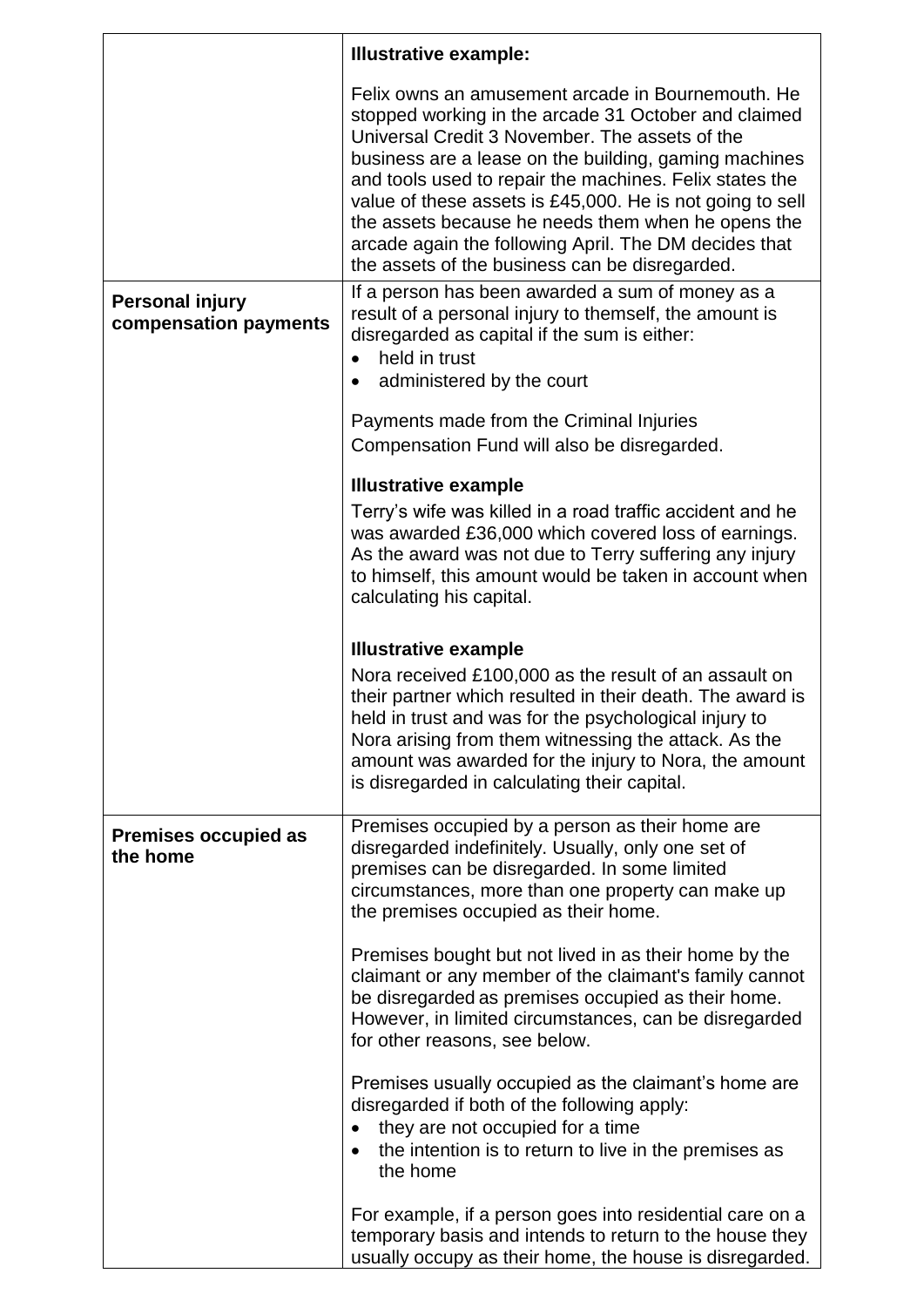|                                                                                   | Croft land and small-holdings can be treated as part of<br>the premises occupied as the home if they cannot be<br>sold separately.                                                                                                                                                                                                                                                                                                                                                    |
|-----------------------------------------------------------------------------------|---------------------------------------------------------------------------------------------------------------------------------------------------------------------------------------------------------------------------------------------------------------------------------------------------------------------------------------------------------------------------------------------------------------------------------------------------------------------------------------|
| Life insurance policies                                                           | The value of a life insurance policy still in force is<br>disregarded indefinitely.                                                                                                                                                                                                                                                                                                                                                                                                   |
|                                                                                   | Investments which include some life insurance are<br>disregarded indefinitely if the agreement states how<br>payment on death is worked out.                                                                                                                                                                                                                                                                                                                                          |
|                                                                                   | It does not matter whether the amount paid on death is<br>more than, equal to, or less than the amount the person<br>would get if the investment is surrendered the day<br>before the date of death.                                                                                                                                                                                                                                                                                  |
| Money deposited with a<br>housing association                                     | Money deposited with a housing association is<br>disregarded indefinitely if the money has to be<br>deposited as a condition of living in the home. A<br>housing association is a non-profit making voluntary<br>body formed with the aim of providing good quality low<br>cost housing.                                                                                                                                                                                              |
| <b>Occupational and</b><br>personal pensions                                      | Any occupational or personal pension fund which the<br>claimant has.                                                                                                                                                                                                                                                                                                                                                                                                                  |
|                                                                                   | <b>Important Note –</b> the disregard only applies to the<br>value of pension fund that the claimant and/or his<br>employer has paid into, this protects investments for<br>retirement. It does not apply to money drawn out of the<br>pension fund. Any income payments from a pension<br>fund or annuity payments will be taken into account as<br>unearned income and any lump sum draw-downs from<br>a pension fund will be taken into account as capital in<br>the UC assessment |
|                                                                                   | If the person has reached the qualifying age for State<br>Pension Credit and not purchased an annuity with their<br>occupational or personal pension, a notional income will<br>be taken into account when calculating their Universal<br>Credit.                                                                                                                                                                                                                                     |
| <b>Payment made to</b><br>holders of the Victoria<br><b>Cross or George Cross</b> | Any payment made to people because they hold the<br>Victoria Cross or George Cross is disregarded<br>indefinitely                                                                                                                                                                                                                                                                                                                                                                     |
| <b>Payment made to former</b><br>child migrants                                   | Any payment made to a former child migrant who was<br>alive on 1 March 2018, or the beneficiaries of any<br>former child migrant who was alive on 1 March 2018<br>and has since passed away, is disregarded indefinitely.                                                                                                                                                                                                                                                             |
|                                                                                   | The claimant must have been a child migrant from the<br>United Kingdom, sent by a church, state, voluntary or<br>other organisation to one of the receiving countries and<br>they were not accompanied by an adult family member                                                                                                                                                                                                                                                      |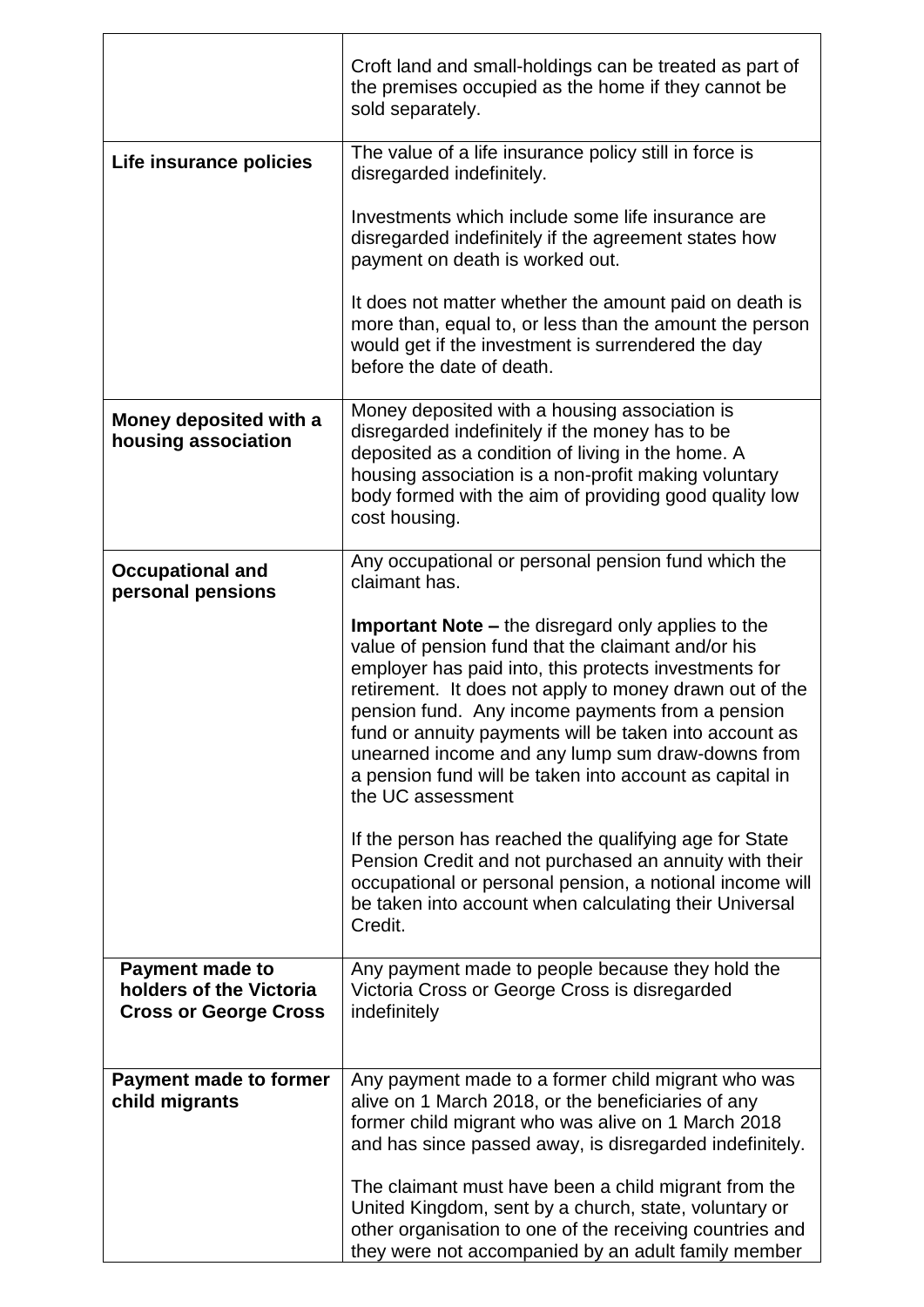|                                               | or sent to live with a member of their birth family.                                                                                                                                                                                                                                                                                                  |
|-----------------------------------------------|-------------------------------------------------------------------------------------------------------------------------------------------------------------------------------------------------------------------------------------------------------------------------------------------------------------------------------------------------------|
|                                               | Each former child migrant will receive a one-off<br>payment of £20,000.                                                                                                                                                                                                                                                                               |
|                                               | Information from the Child Migrants Trust about former<br>child migrants is acceptable proof of the claimant's<br>eligibility for payment.                                                                                                                                                                                                            |
|                                               | Any payment that a former child migrant may have<br>received from any other scheme in any country is not<br>taken into account. However, each claimant must be<br>resident in Great Britain.                                                                                                                                                          |
|                                               | The scheme started accepting applications in March<br>2019 and began paying out in April 2019. It will remain<br>open for 2 years.                                                                                                                                                                                                                    |
| Premises lived in by a<br>close relative      | Premises that are occupied as a home by a close<br>relative are disregarded indefinitely if it is their only<br>home and the close relative has:<br><b>Limited Capability for Work</b><br>or                                                                                                                                                          |
|                                               | Has reached the qualifying age for State Pension<br>Credit<br>A close relative means:<br>parent;<br>parent-in-law;<br>son;<br>son-in-law;<br>daughter;<br>daughter-in-law;<br>step-parent;<br>step-son;<br>step-daughter;<br>brother;<br>$\bullet$<br>sister; or<br>where any of the above is a member of a couple,<br>the other member of the couple |
| <b>Premises occupied by</b><br>former partner | Premises that are occupied by a former partner as their<br>home are disregarded indefinitely if, it is their only home<br>and:                                                                                                                                                                                                                        |
|                                               | the person and their former partner are not<br>estranged but are living apart by force of<br>circumstances, for example, where the person is<br>in long-term care<br>the person's former partner is a lone parent, and<br>occupies the premises as their home                                                                                         |
| <b>Special compensation</b><br>schemes        | Any payment of capital from one of a specified type of<br>compensation scheme will be disregarded indefinitely<br>from the calculation of capital.                                                                                                                                                                                                    |
|                                               | The compensation schemes are those established or                                                                                                                                                                                                                                                                                                     |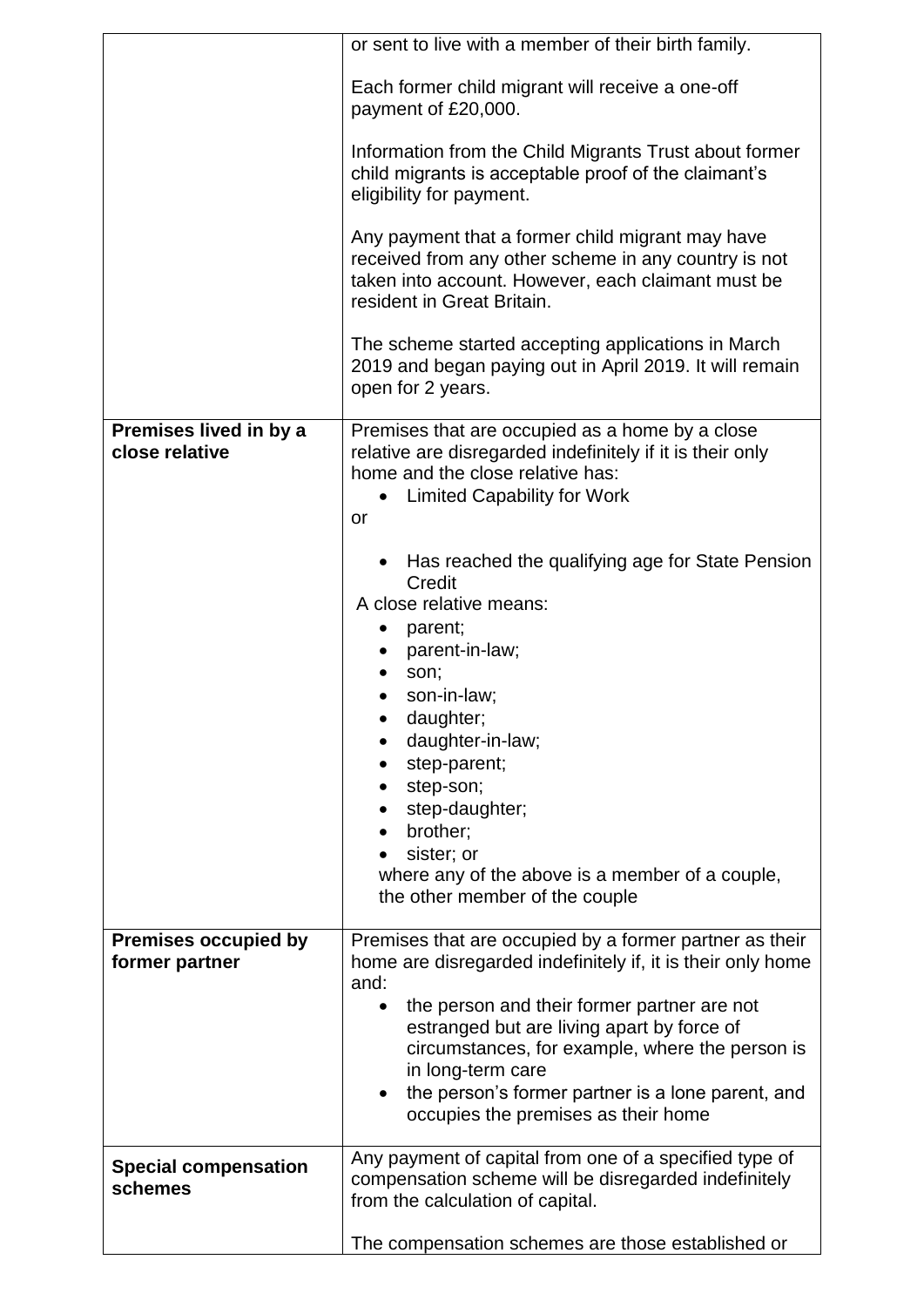|                                                           | approved by the Secretary of State or from a trust<br>established with funds provided by the Secretary of<br>State and providing compensation in respect of:                                                                                                                                                                                                                                                                                                                                                                                                                                                                                                                                                                                                                                                                                                                                                                                                          |
|-----------------------------------------------------------|-----------------------------------------------------------------------------------------------------------------------------------------------------------------------------------------------------------------------------------------------------------------------------------------------------------------------------------------------------------------------------------------------------------------------------------------------------------------------------------------------------------------------------------------------------------------------------------------------------------------------------------------------------------------------------------------------------------------------------------------------------------------------------------------------------------------------------------------------------------------------------------------------------------------------------------------------------------------------|
|                                                           | a person having been diagnosed with variant<br>$\bullet$<br>Creutzfeldt-Jakob disease<br>a person being infected from contaminated blood<br>$\bullet$<br>products<br>the 7 July 2005 London bombings<br>$\bullet$<br>persons who have been interned or suffered forced<br>$\bullet$<br>labour, injury, property loss or loss of a child during<br>the Second World War<br>supporting persons with a disability to live<br>$\bullet$<br>independently in their accommodation<br>Windrush Compensation Scheme and Windrush<br>$\bullet$<br><b>Exceptional Payments Scheme</b><br>Where a claim for Universal Credit is made by a<br>partner, parent son or daughter of a person<br>having been diagnosed with variant Creutzfeldt-Jacob<br>disease or infected from contaminated blood products.<br>A payment of capital received from any of the following<br>is disregarded as capital if it would be disregarded in<br>relation to an award of State Pension Credit: |
|                                                           | the scheme or trust in respect of the diagnosed or<br>$\bullet$<br>infected person<br>the diagnosed or infected person, or<br>$\bullet$<br>the estate of the diagnosed or infected person                                                                                                                                                                                                                                                                                                                                                                                                                                                                                                                                                                                                                                                                                                                                                                             |
| The We Love<br><b>Manchester Emergency</b><br><b>Fund</b> | The We Love Manchester Emergency Fund was set up<br>following the attack in Manchester on 22nd of May<br>2017.                                                                                                                                                                                                                                                                                                                                                                                                                                                                                                                                                                                                                                                                                                                                                                                                                                                        |
|                                                           | All payments made from the fund can be fully<br>disregarded from the 19th June 2017.                                                                                                                                                                                                                                                                                                                                                                                                                                                                                                                                                                                                                                                                                                                                                                                                                                                                                  |
|                                                           | The disregard applies to all payments from the We<br>Love Manchester Fund regardless of whom they are<br>paid to.                                                                                                                                                                                                                                                                                                                                                                                                                                                                                                                                                                                                                                                                                                                                                                                                                                                     |
|                                                           | Any payments made before 19 June 2017 should be<br>ignored as the Treasury has given us authority to carry<br>on paying benefits without taking the payments into<br>account on an ex-statutory basis.                                                                                                                                                                                                                                                                                                                                                                                                                                                                                                                                                                                                                                                                                                                                                                |
| <b>The London</b><br><b>Emergencies Trust</b>             | The London Emergency Trust (LET) is providing relief<br>for those directly affected by terrorism in London.                                                                                                                                                                                                                                                                                                                                                                                                                                                                                                                                                                                                                                                                                                                                                                                                                                                           |
|                                                           | Payments made by the LET for the terrorist attacks on<br>22 March 2017 (Westminster Bridge) or 3 June 2017<br>(London Bridge) can be disregarded in full from 19th<br>June 2017.                                                                                                                                                                                                                                                                                                                                                                                                                                                                                                                                                                                                                                                                                                                                                                                      |
|                                                           | The disregard applies to payments from the LET<br>regardless of whom they are paid to.                                                                                                                                                                                                                                                                                                                                                                                                                                                                                                                                                                                                                                                                                                                                                                                                                                                                                |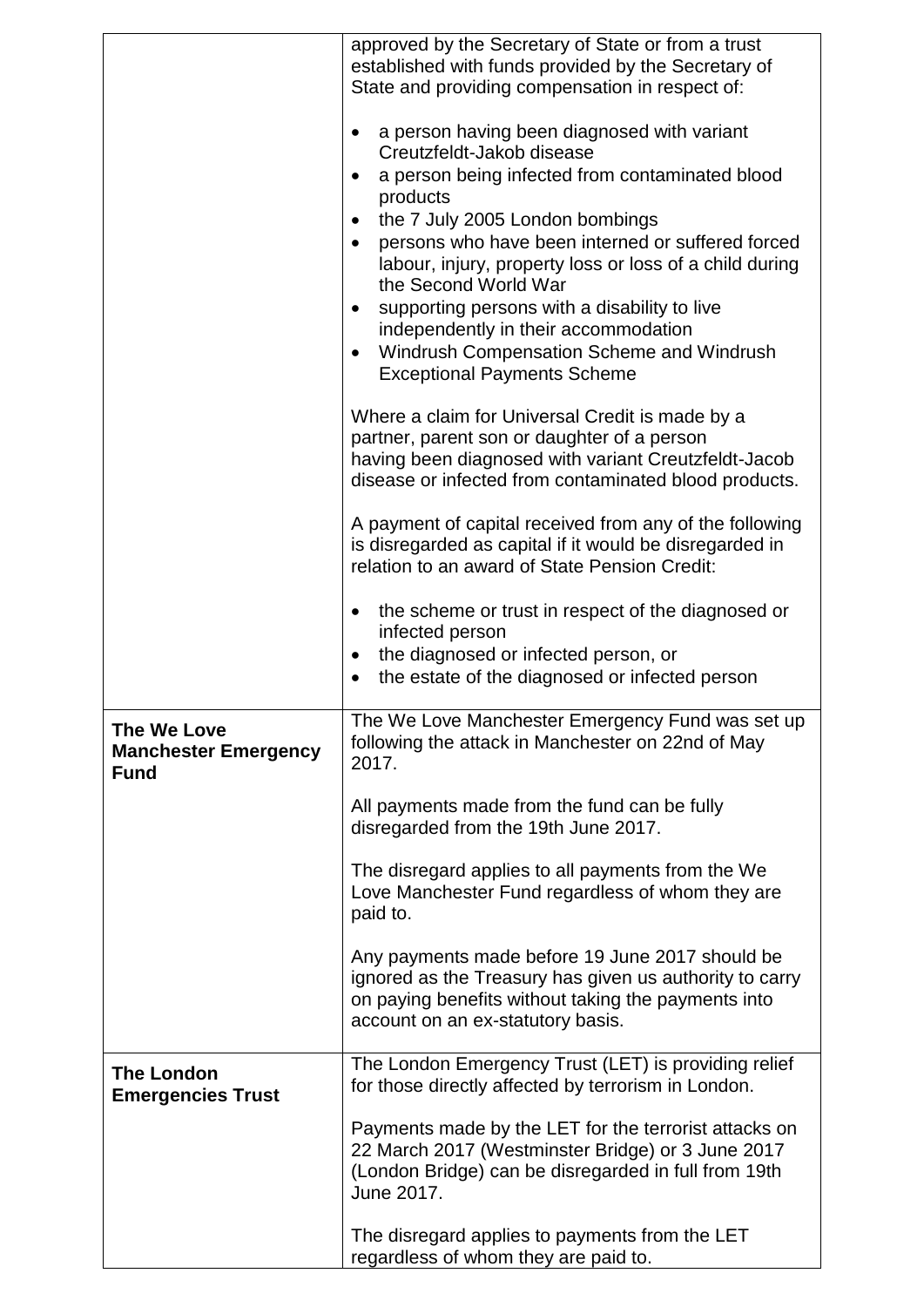|                                                                                                                                                  | Any payments made before 19 June 2017 should be<br>ignored as the Treasury has given us authority to carry<br>on paying benefits without taking the payments into<br>account on an ex-statutory basis.                                                        |
|--------------------------------------------------------------------------------------------------------------------------------------------------|---------------------------------------------------------------------------------------------------------------------------------------------------------------------------------------------------------------------------------------------------------------|
| <b>Grenfell Tower</b><br><b>Residents' Discretionary</b><br><b>Fund and/or other</b><br>charitable payments<br>made to victims of the<br>tragedy | Following the Grenfell Tower tragedy on 14 June 2017,<br>an extra-statutory provision applies to anyone in receipt<br>of income related benefits who have received<br>compensation payments from:                                                             |
|                                                                                                                                                  | the Grenfell Tower Residents' Discretionary Fund<br>$\bullet$<br>other charitable payments made to victims of the<br>$\bullet$<br>tragedy. Information on these charities is available<br>on GOV.UK                                                           |
|                                                                                                                                                  | If the charity concerned is not on the above GOV.UK<br>list, the payment can still be disregarded if it is<br>established that they relate to the Grenfell Tower<br>tragedy.                                                                                  |
|                                                                                                                                                  | Any payments made to claimants through these<br>schemes must be disregarded from capital calculations<br>indefinitely.                                                                                                                                        |
| <b>Funeral plan contract</b>                                                                                                                     | The value of a funeral plan contract is disregarded<br>indefinitely. 'Funeral plan contract' means a contract<br>where a person makes payments to secure the<br>provision of a funeral and where the sole purpose of the<br>plan is to provide for a funeral. |
| <b>Young Carer Grant</b><br>(Scottish Devolution)                                                                                                | Young Carer Grant is a long term Scottish Government<br>benefit, payable to young people aged 16 to 19 who are<br>at school and who have significant caring<br>responsibilities. There is no DWP equivalent. It is<br>disregarded indefinitely.               |

### <span id="page-5-0"></span>**Capital disregarded for an extended period**

| Arrears of benefit and tax<br>credits/compensation for<br>non-payment of £5,000 or<br>more due to official error<br>or error of law | Arrears of benefit, tax credits or compensation for non-<br>payment of £5,000 or more paid due to official error or<br>error of law can be disregarded for the length of the<br>Universal Credit award. The disregard applies to<br>claimants who receive a payment of arrears or<br>compensation:<br>whilst in receipt of Universal Credit or<br>$\bullet$<br>whilst in receipt of a Legacy benefit and migrate<br>$\bullet$<br>to Universal Credit with a gap of less than a<br>month between awards of benefit |
|-------------------------------------------------------------------------------------------------------------------------------------|-------------------------------------------------------------------------------------------------------------------------------------------------------------------------------------------------------------------------------------------------------------------------------------------------------------------------------------------------------------------------------------------------------------------------------------------------------------------------------------------------------------------|
|                                                                                                                                     | This longer disregard will only be available on a<br>transitional basis and will only apply to payments of<br>arrears or compensation which relate to a period before                                                                                                                                                                                                                                                                                                                                             |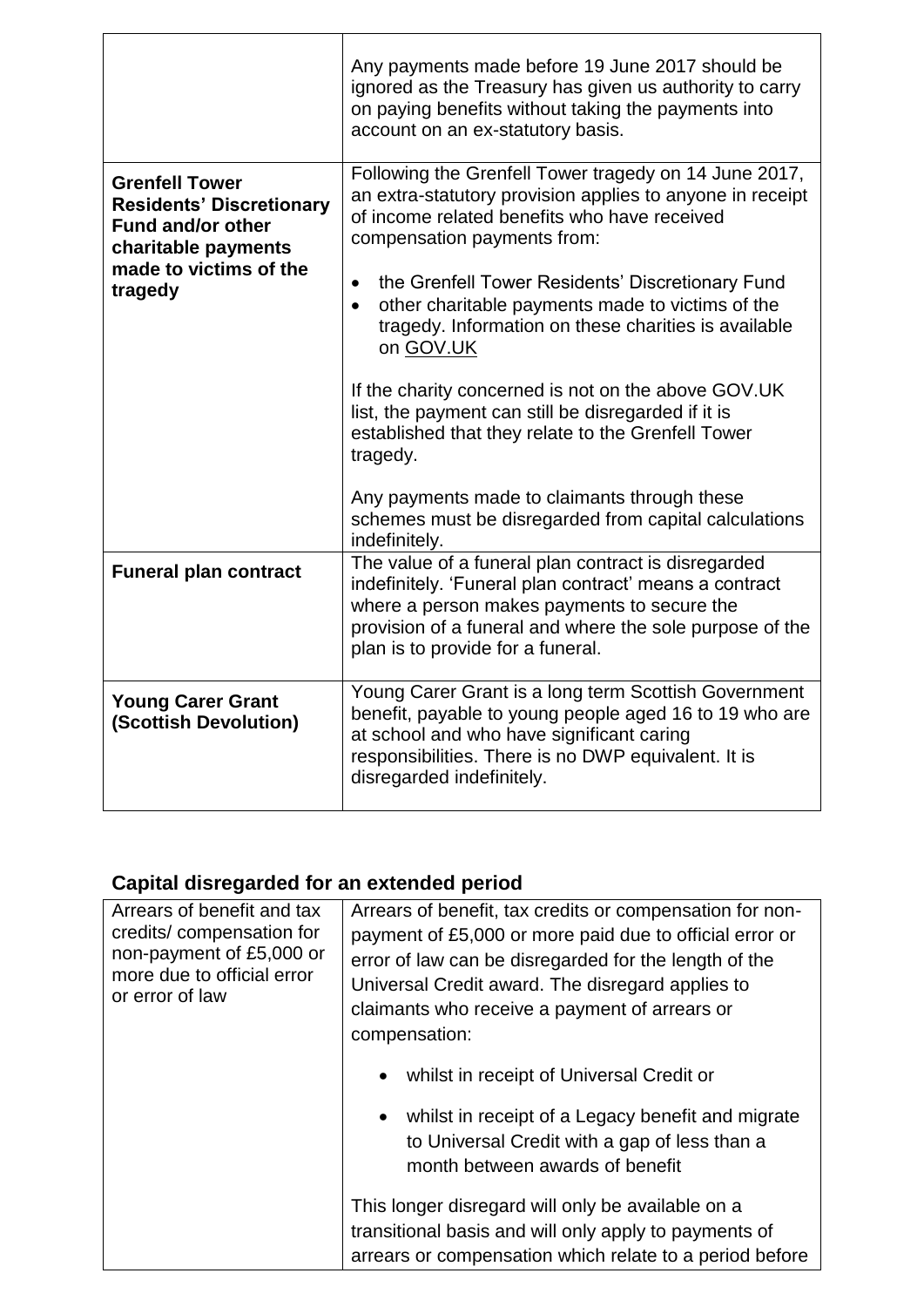| Legacy benefits are abolished. Once migration to           |
|------------------------------------------------------------|
| Universal Credit is complete and Legacy benefits are       |
| abolished, a standard 12 month disregard will apply to     |
| all new benefit arrears and compensation payments          |
| whether or not they are due to official error or errors of |
| law.                                                       |
|                                                            |

# <span id="page-6-0"></span>**Capital disregarded for up to 12 months**

| <b>Local authority</b><br>payments                       | Any payment made by or on behalf of a local authority<br>within the last 12 months for any of the following is<br>disregarded for 12 months from the day it was paid<br>when calculating the person's capital:<br>children, young persons and others under certain<br>٠<br>legislation, (children/young people in need and<br>Local Authority looked after children/young people)<br>or:<br>welfare needs related to disability or old age (other<br>$\bullet$<br>than living expenses) |
|----------------------------------------------------------|-----------------------------------------------------------------------------------------------------------------------------------------------------------------------------------------------------------------------------------------------------------------------------------------------------------------------------------------------------------------------------------------------------------------------------------------------------------------------------------------|
| Arrears of benefit /<br>compensation for late<br>payment | Any payment received within the previous 12 months by<br>way of arrears of or compensation for late payment of<br>certain benefits is disregarded. Those benefits are:                                                                                                                                                                                                                                                                                                                  |
|                                                          | <b>Universal Credit</b><br>$\bullet$<br>an abolished benefit, namely:                                                                                                                                                                                                                                                                                                                                                                                                                   |
|                                                          | $\bullet$ JSA(IB)<br>ESA(IR)<br><b>IS</b><br><b>HB</b><br><b>CTB</b><br><b>CTC</b><br><b>WTC</b>                                                                                                                                                                                                                                                                                                                                                                                        |
|                                                          | a Social Security benefit which is not treated<br>as unearned income in UC                                                                                                                                                                                                                                                                                                                                                                                                              |
|                                                          | <b>Illustrative example</b>                                                                                                                                                                                                                                                                                                                                                                                                                                                             |
|                                                          | Will received arrears of Personal Independence<br>Payment (PIP) of £2,400 on 1/10/13. They claimed<br>Universal Credit from 24/02/14. The £2,400 arrears of<br>PIP are disregarded when calculating their capital up to<br>30/9/14. PIP is not treated as unearned income in<br>Universal Credit as it provided for additional costs<br>associated with disability.                                                                                                                     |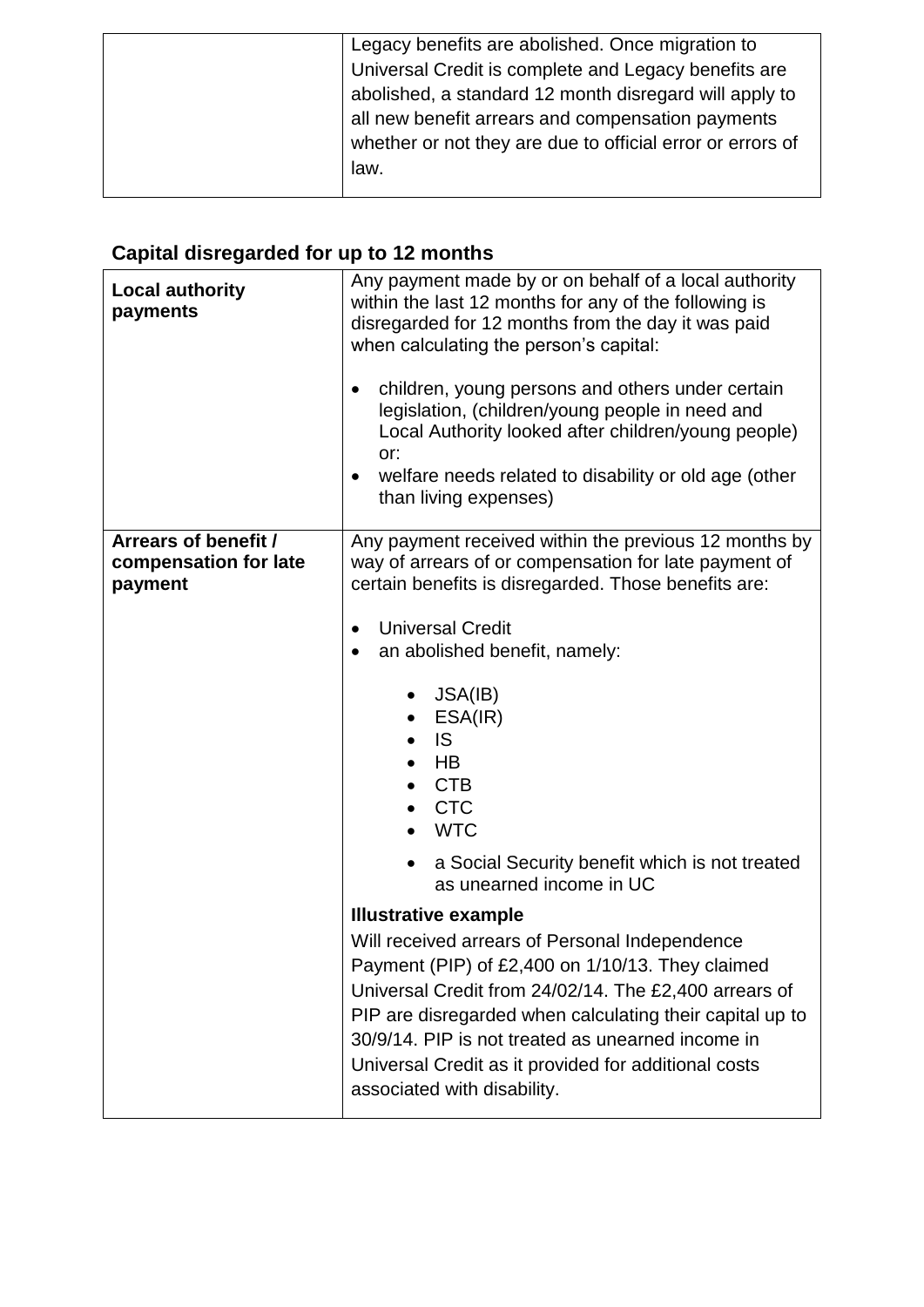| Personal injury payment                      | A Payment received as consequence of a personal<br>injury can be disregarded for 12 months from the day it<br>was paid if any of the following apply:<br>it is not held in trust, or<br>it has not been used to purchase an annuity, or<br>it has not been otherwise disposed of<br>$\bullet$ |
|----------------------------------------------|-----------------------------------------------------------------------------------------------------------------------------------------------------------------------------------------------------------------------------------------------------------------------------------------------|
| <b>Social Fund</b>                           | A payment made from the social fund is disregarded for<br>12 months from the day it was paid.                                                                                                                                                                                                 |
| <b>Bereavement Support</b><br><b>Payment</b> | Payments are disregarded for the purpose of Universal<br>Credit, other means-tested and contributory benefits,<br>and for the Benefit Cap.                                                                                                                                                    |
|                                              | The initial higher payment (plus any arrears if<br>applicable) will be disregarded as capital for 52 weeks<br>from date of payment. The following monthly payments<br>will be disregarded as income within the month they are<br>paid.                                                        |
|                                              | Any Bereavement Support Payment money left after 12<br>months will count as part of the claimant's capital and<br>may affect their Universal Credit payment.                                                                                                                                  |

## <span id="page-7-0"></span>**Capital disregarded for up to 6 months**

**Note -** The disregards described below that specify a period of 6 months which may be extended where it is reasonable in the circumstances of the case.

| <b>Premises intended to be</b><br>occupied | Premises that a person intends to occupy as their home<br>shall be disregarded when calculating their capital<br>where the person:                                                                                                                                                                                                       |
|--------------------------------------------|------------------------------------------------------------------------------------------------------------------------------------------------------------------------------------------------------------------------------------------------------------------------------------------------------------------------------------------|
|                                            | has gained the premises within the last 6 months<br>but has not yet taken up occupation<br>is taking steps to obtain possession and they began<br>those steps within the past 6 months<br>is carrying out essential repairs or alterations in<br>order to make the premises fit for occupation and<br>these started in the last 6 months |
|                                            | A person is considered to have started steps to obtain<br>possession of premises on the date that legal advice is<br>first sought or proceedings are started, whichever is the<br>earlier.                                                                                                                                               |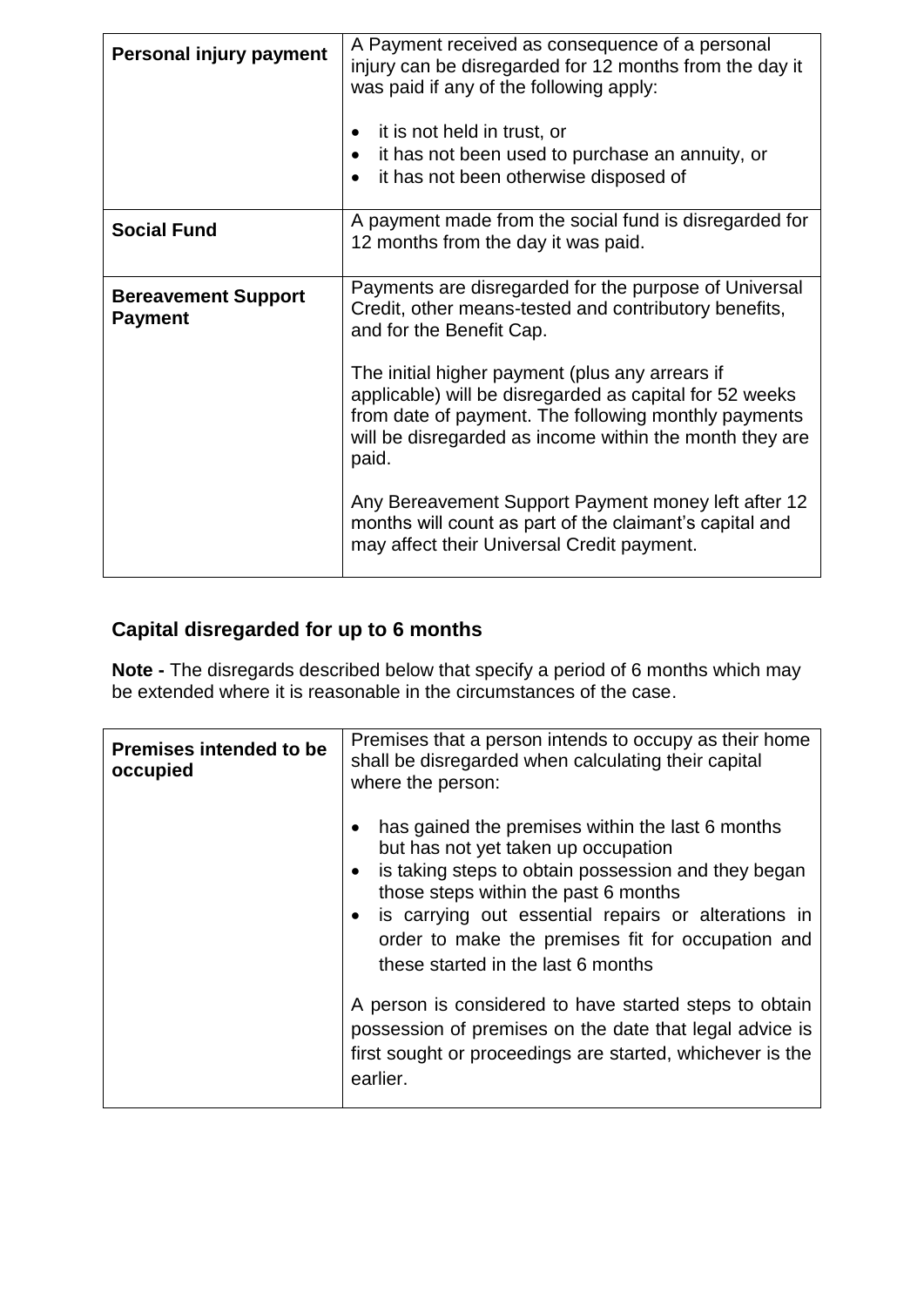|                                              | It may be decided to disregard the premises for a<br>longer period if:<br>legal proceeding are still being taken<br>$\bullet$<br>a person have got possession and there is a good<br>reason why they have not started to live in the<br>premises<br>repairs will take longer than 6 months<br>It may be decided not to disregard the premises for a<br>longer period if:<br>a person asked for legal advice and not followed it<br>or<br>obtained possession and there is no good reason<br>$\bullet$<br>why they have not moved into the premises |
|----------------------------------------------|----------------------------------------------------------------------------------------------------------------------------------------------------------------------------------------------------------------------------------------------------------------------------------------------------------------------------------------------------------------------------------------------------------------------------------------------------------------------------------------------------------------------------------------------------|
|                                              | These are examples, not a complete list.                                                                                                                                                                                                                                                                                                                                                                                                                                                                                                           |
| <b>Premises no longer</b><br>occupied        | If a person no longer occupies premises as their home<br>following separation from their former partner, those<br>premises can be disregarded from the calculation of<br>capital where they have stopped living in those<br>premises within the past 6 months.                                                                                                                                                                                                                                                                                     |
| Premises a person is<br>trying to dispose of | Where a person is trying to dispose of premises, they<br>can be disregarded from the calculation of capital<br>where they are taking reasonable steps to dispose of<br>the premises and those steps started within the last 6<br>months.                                                                                                                                                                                                                                                                                                           |
|                                              | It may be reasonable to disregard the premises for a<br>longer period where for example the person has done<br>all they can to sell the premises and the asking price<br>is no more than the premises are worth.                                                                                                                                                                                                                                                                                                                                   |
| <b>Business assets</b>                       | Where a person stops involvement in a business within<br>the last 6 months:<br>and is taking reasonable steps to dispose of those<br>assets, or<br>because of incapacity but has a reasonable<br>$\bullet$<br>expectation of being reengaged in that business on<br>their recovery                                                                                                                                                                                                                                                                 |
|                                              | Those business assets can be disregarded from the<br>calculation of that person's capital.                                                                                                                                                                                                                                                                                                                                                                                                                                                         |
|                                              | It may be reasonable to disregard for a longer period if<br>the person is still ill or disabled and can do the work<br>when they are fit and able.                                                                                                                                                                                                                                                                                                                                                                                                 |
|                                              | It may not be reasonable if there is evidence, such as<br>medical evidence, which says the person will not be<br>able to do the work when they are fit and able.                                                                                                                                                                                                                                                                                                                                                                                   |
|                                              | In the event of their sale, assets may result in an<br>income or capital receipt.                                                                                                                                                                                                                                                                                                                                                                                                                                                                  |